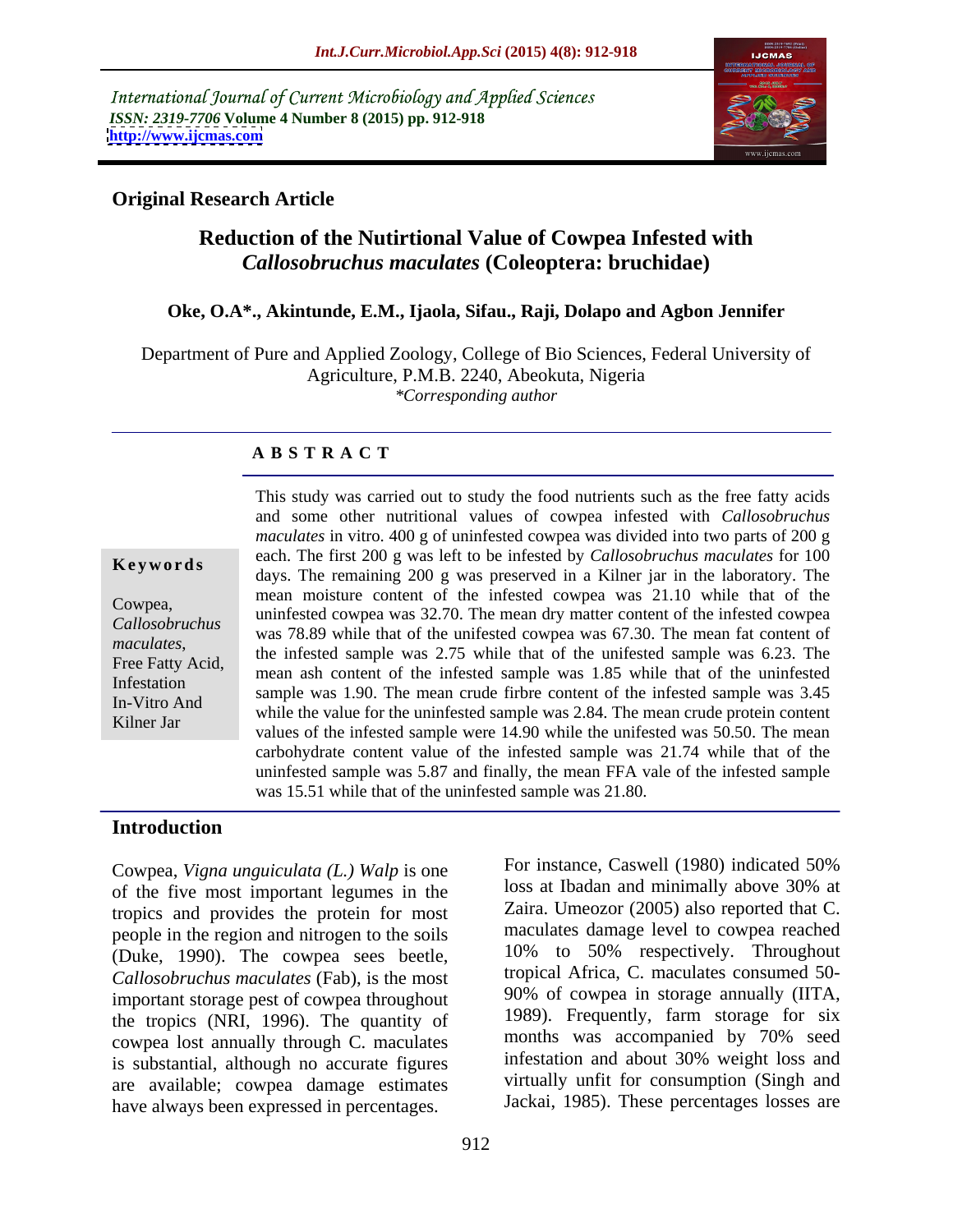mere estimates. The quantification of Callosobrunchus maculates (Cowpea cowpea losses through C. maculates is very

Cowpea, (*Vigna unguiculata (L.) Walp*) an annual crop is the most important legume crop growth throughout the tropical belt Economic Importance: *Callosobrunchus*  (Singh and Rachie, 1985). Cowpea is a *maculates* originated in West Africa but it hardy crop but it host many pests that attack has now attained a tropicopolitan vegetables, including leafminers, whiteflies, distribution. It is the most important pest of leafhoppers, mites, thrips and aphids. stored cowpeas and bambara groundnuts in Cowpea's attraction for insects may be an the tropics and it is responsible for a advantage if the planting also attract a significant loss in weight and the formation sizable population of beneficial insects, but of powder. Infestation of cowpeas and it is not if pest outbreaks occur and then bambara groundnuts may commence in the move on to attack a cash crop. Careful field and rapid multiplication occurs in the weekly monitoring is important to ensure that the cowpea planting is not becoming a source of pests on the farm. The crop is storage species that is capable of particularly vulnerable to attack by lamb's tail pod rot caused by *Choanephora cucurbitarum* (Cuthebert and Ferry,1975). Life History of *Callosobruchus maculates*: Initial symptom of the disease is the adult female lays between 70 and 100 characterized by a water soaked areas on eggs singly on the surface of the seeds. Each pod subsequently developing into a wet rot affecting both young and mature pods. Diseased pods which later turn brownish oviposition and further development are 30 black bear luxuriant whitish growth of the 350C and 70-90%rh. Hatching takes place casual fungus with black headed pin-like about 6 days after oviposition and each spring structures. This disease which could developing scarabaeiform larva spends its also be found on the stem and the flowers is entire life of about 20 days within a single favoured by high humidity and pod borer grain. As the larva feeds, it prepares a damage under the prevailing warm and chamber covered with a flap of testa known humid conditions of the rain forest belt of as a window before pupation. The window is southern Nigeria. Infection may result in total crop failure (Singh and Allen, 1979). covering it excavated by the larva and which The causal fungus causes disease on cowpea serves as an exit for the eventual emergence via feeding damage and oviposition of the adult bruchid. Pupation takes place in puncture made by the insect *Chalcoderis*  this chamber and the pupal period is about 7 *aevious* (Cutherbert and Ferry, 1975) or other pest of beans such as *Maruca*  favourable conditions, adults emerge in *testulasis* (Iruvine 1957, Karel and Matary, about 3-4 weeks after oviposition. The 1983). Insecticide application has been adults are small, compact, brownish beetles considered to be a possible method of 2.5- 3.5mm in length characterized by controlling the disease (Singh and Allen, 1979). long legs, a pair of distinct and toothed

desirable. attacked by this pest. However, cowpea and *Callosobrunchus maculates* (Cowpea brunched), several grain legumes are bambara groundnut are its main hosts. (Lale, 2002).

> has now attained a tropicopolitan store where conditions are ideal for its development. *C. maculates* is, however, a species that is capable commencing attack in the field.

egg is glued firmly to the surface of the pod or seed. The optimum conditions for the hole with a thin membrane of testa days. On a suitable diet and under serrated and unclubbed antennae, relatively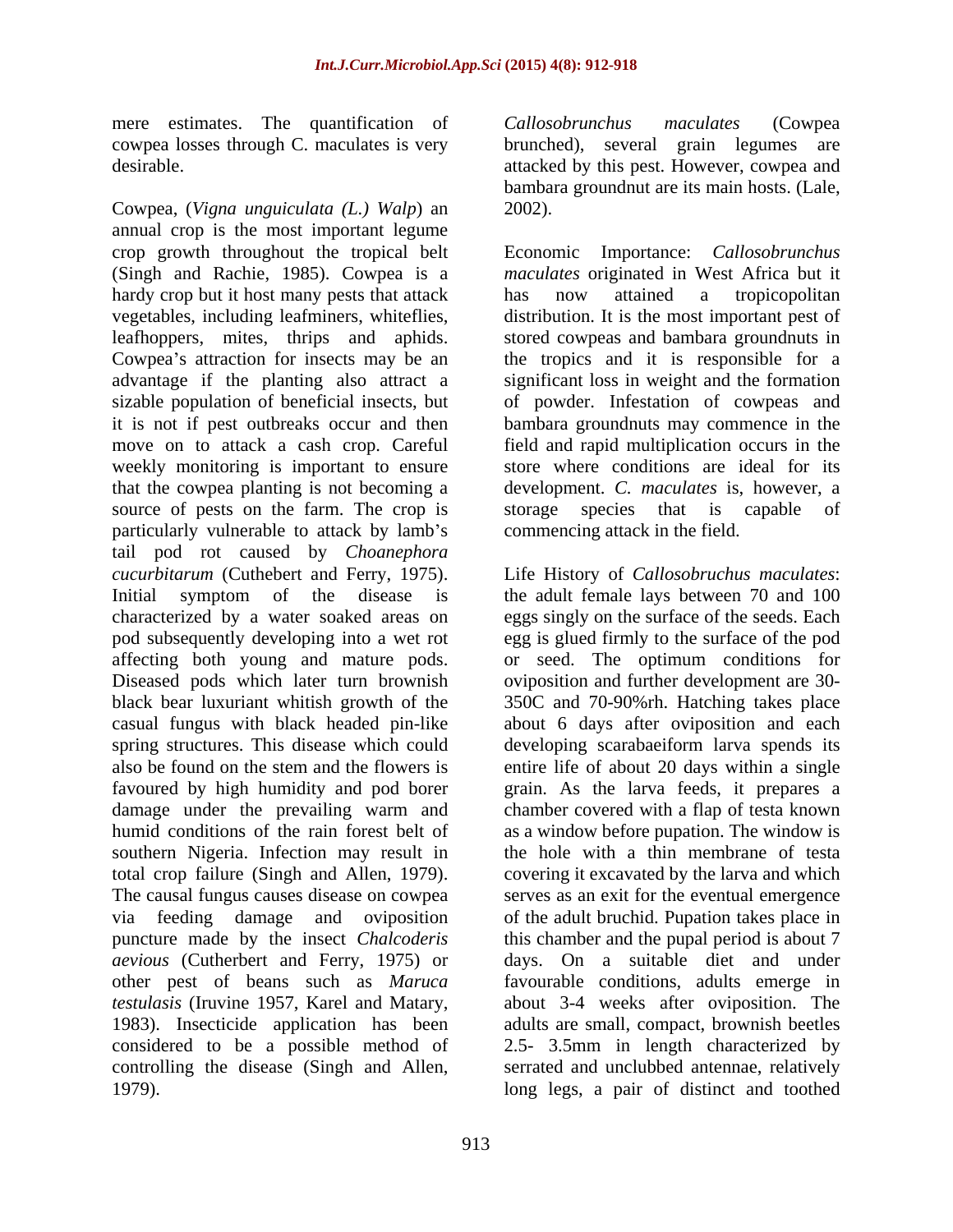ridges on the ventral side of each hind femur project work is therefore undertaken to and showing sexual dimorphism in the markings on the elytra. These dorsal spots are more prominent in the females which are To compare the free fatty acid value of also larger in body size than in the smaller the infested cowpea with that of the males. Also, the last abdominal segment in uninfested cowpea

The infestation of cowpea by uninfested cowpea *Callosobruchus maculates* is said to cause weight loss to the infested cowpea because Callosobruchus maculates on the most of the inner parts of the grains will have been eaten up by the pest. The weight loss according to (Umeozor, 2005) is said to **Material and Methods** alter the free fatty acid content of the infested bean. Increased plasma free fatty acid (FFA) concentrations are typically associated with many insulin-resistant states including obesity and type 2 diabetes (cowpea) was purchased from two major mellitus (1-3). Furthermore, raising plasma FFA levels in healthy humans, by each in Abeokuta, Ogun State. The 400 g triglyceride/heparin infusions, can also sample was divided into two of 200 g each. acutely induce insulin resistance (4-11). The first 200 g sample was preserved in a Over thirty years ago, Randle et al (2002) Kilner jar to preserve and prevent infestation demonstrated that FFAs compete with by *Callosobruchus maculates* and the glucose for oxidation in isolated rat heart remaining 200g was kept in a flask container and diaphragmatic muscle preparations, and for 100 days with excess heat which induced they speculated that increased fat oxidation the breeding of *Callosobruchus maculates* may cause the insulin to resistance a larvae. associated with diabetes and obesity. They proposed that increased FFA oxidation leads The samples were tested to determine the to an increase in the intramitochondrial moisture content, dry matter content, fat acetyl-coenzyme A (acetyl CoA) and content, ash content, crude content, crude reduced/oxidized nicotinamide adenine fibre content, crude protein content, dinucleotide (NADH/NAD+) ratios, carbohydrate content and the free fatty acid resulting in inactivation of pyruvate percentage. The weight loss of the sample dehydrogenase activity. The consequent was also determined before the test was increase in intracellular citrate concentration carried out to know if there is difference in causes inhibition of phosphofructokinase resulting in an increase in glucose- 6 phosphate levels. The elevated glucose 6 phosphate levels would inhibit hexokinase II activity and then lead to decreased glucose **Moisture content** uptake (Dresner *et al*., 1998).

achieve the following objectives;

- uninfested cowpea
- both sexes is not covered by the elytra.  $\bullet$  To determine the weight loss of the infested cowpea with that of the uninfested cowpea
	- To investigate the effects of *Callosobruchus maculates* on the nutritional value of infested cowpea

## **Material and Methods**

## **Study area**

400 g of fresh uninfested sample of oloyin markets, Osiele market and Adatan market larvae.

weight loss.

## **Proximate analysis**

## **Moisture content**

Considering these information gaps, this the moisture oven, put in the desiccator toPorcelain dishes were washed and dried in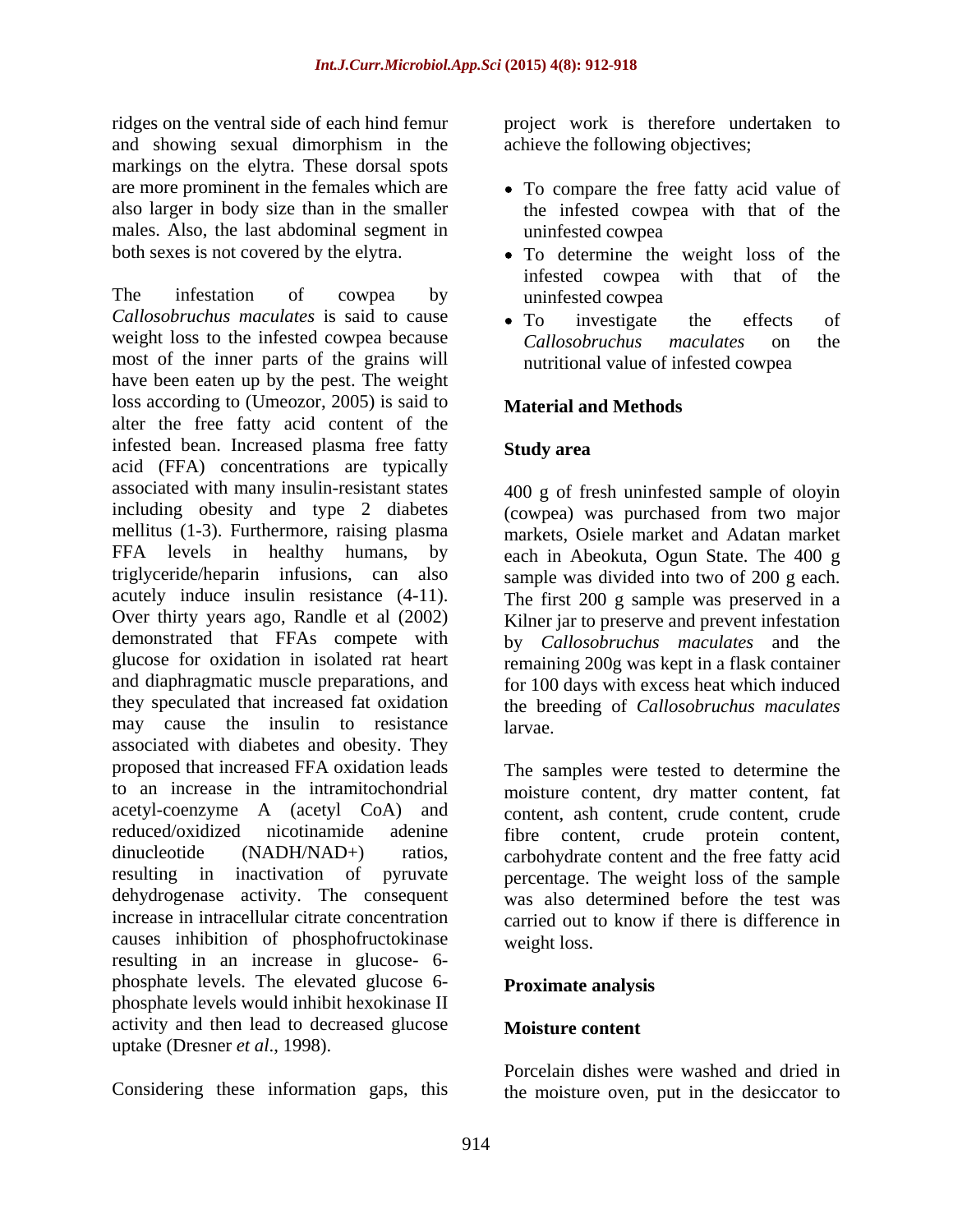cool, and weighed. The samples were put into the dishes and weight of the dish plus  $-80^{\circ}$ C for 20 hours and at 100-135<sup>o</sup>C for flasks were dried in oven at 1100C for 30 the next 4 hours. The samples were cooled

#### **Percentage dry matter**

2.5 g finely grounded fine samples was accurately weighed into a porcelain crucible cupboard to drive off most of the smoke. The sample was transferred into a preheated muffle furnace at  $600^{\circ}$ C and heated at this When the flask was almost free of petroleum temperature for 2 hours, after which it was transferred to a desiccators to cool. The grey 1100C for one hour, transferred into a or white ash obtained was then weighed. dessicator, allowed to cool and weighed.

## **Crude fibre determination**

conical flask and 100ml digestion reagent  $25 \text{cm}^3$  of alcohol and  $1 \text{cm}^3$  of 1 percent was added to wash down the sides of the phenolphthalein. 1g of each sample will be flask. The mixture was boiled and refluxed dissolved in the mixed neutral solvent and for 40 minutes, using a water jacket condenser to prevent loss of liquid. The solution and shaken constantly until a pink flask was then removed from the heater, cooled under cold tap, filtered through a 15cm of No 4. Whatman paper, and washed **Free fatty acid** 6 times with hot water and once with

The Whatman paper was then opened out, and the residue removed with a spatula and the fibre transferred to a silica dish. This  $1 \text{ cm}^3$  of 0.1M NaOH = 0.0383g of oleic acid was dried overnight at  $105^{\circ}$ C, transferred to a dessicator and weighed when cool. It was Analytical Chemistry (A.O.A.C) (1998).ashed at  $600^{\circ}$ C overnight in muffle furnace,  ${}^{0}C$  overnight in muffle furnace, cooled in a dessicator and weighed.

#### **Fat determination**

the wet samples were noted. The samples The fat content was determined using the were then placed in the moisture oven at 70 Soxhlet method. 250cm3 clean boiling  ${}^{0}C$  for 20 hours and at 100-135 ${}^{0}C$  for flasks were dried in oven at 1100C for 30 in the desiccator and the dry weight of the and then allowed to cool. 2g of samples was sample + dish was taken. accurately weighed into labeled thimbles. flasks were dried in oven at 1100C for 30 minutes and the transferred into a desiccator And also the labeled cooling boiling flasks were weighed.

This was obtained by deducting the moisture The boiling flasks were filled with about content from 100. 300cm3 of petroleum ether and the Ash content **Ash content Content** cotton wool. The soxhlet apparatus was and charred on Bunsen flame inside a fume top container of the set-up and drained into a extraction thimble was lightly plugged with assembled and allowed to reflux for about 6 hours, thimble was then removed with care and petroleum ethers was collected in the container for re-use.

ethers, it was removed and dried at 1050C-

## **Acid value**

1g of the sample was weighed into 500ml 25cm<sup>3</sup> of diethylether will be added to of alcohol and  $1 \text{ cm}^3$  of 1 percent  $3 \text{ of } 1$  parcent of 1 percent will be titrated against aqueous 0.1M NaOH color which persists for 15 sec is obtained.

## **Free fatty acid**

methylated spirit. This will be calculated as oleic acid. In this case,

Free fatty acid =  $\frac{1}{2}$  acid value

 ${}^{0}C$ , transferred to Methods by Association of Official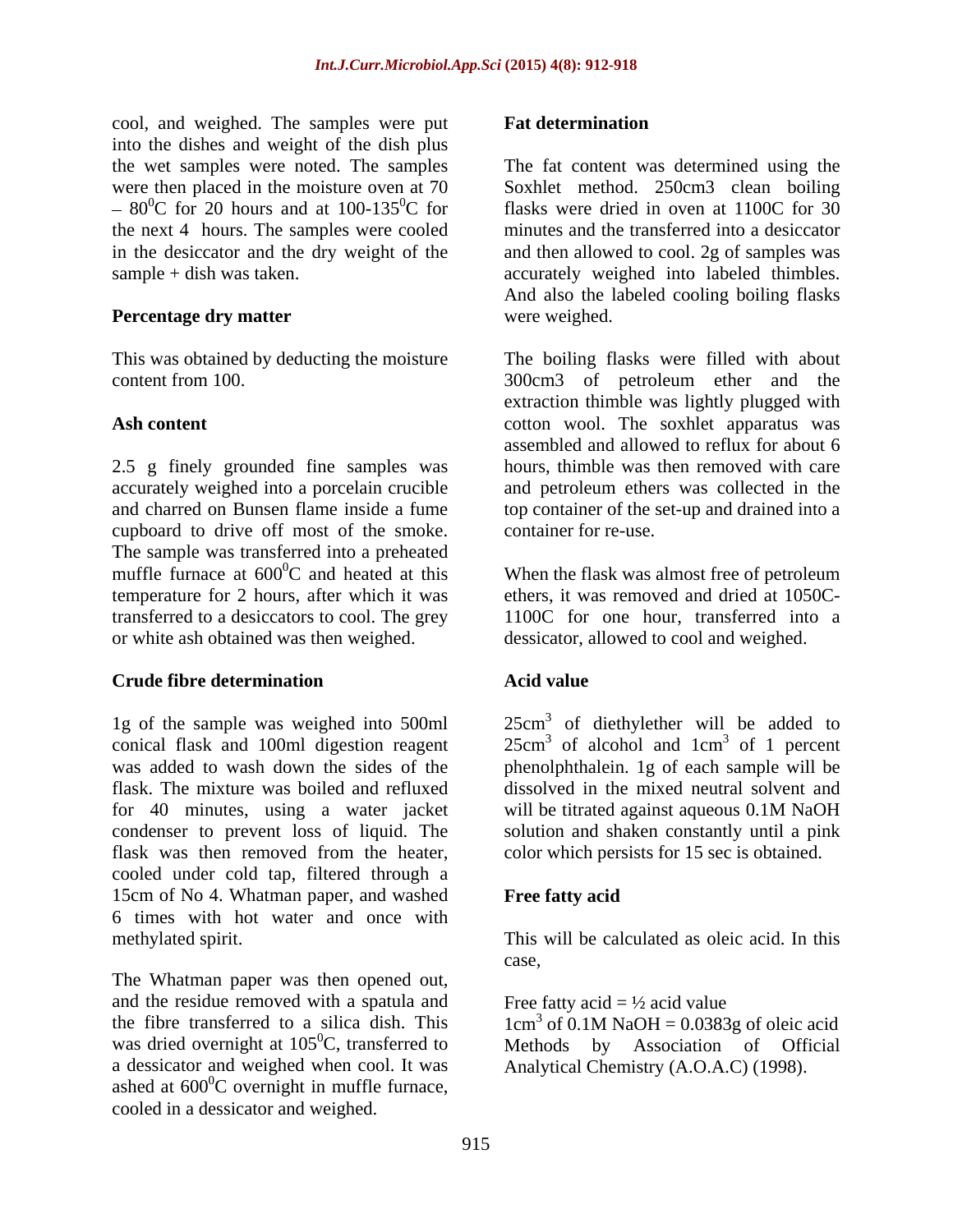Weight before infestation- weight after

The 200 g of each samples of infested and seeds. Dauninfested cowpea was divided into 3 equal cowpeas. uninfested cowpea was divided into 3 equal cowpeas. They have mouthparts for parts each to obtain different analytical

The mean moisture content of the infested cowpea was 21.10 while that of the uninfested cowpea was 32.70. The mean dry matter content of the infested cowpea was 78.89 while that of the uninfested cowpea was 67.30. The mean fat content of the cowpea damage estimates have always been infested sample was 2.75 while that of the expressed in percentages. For instance, uninfested sample was 6.23. The mean ash Caswell (1976) indicated 50% loss at Ibadan content of the infested sample was 1.85 and minim<br>while that of the uninfested sample was Throughout while that of the uninfested sample was Throughout tropical Africa, 1.90. The mean crude fibre content of the infested sample was 3.45 while the value for 90% of cowpea in storage annually (IITA, the uninfested sample was 2.84. The mean crude protein content values of the infested sample was 14.90 while the uninfested was 50.50. The mean carbohydrate content value of the infested sample was 21.74 while that The infestation of cowpea by of the uninfested sample was 5.87 and finally, the mean FFA value of the infested sample was 15.51 while that of the uninfested sample was 21.80 (Table 1). acid value of cowpea. Free fatty acid is an

The weight of the sample cowpea before infestation was 200g, and after infestation by C. maculates, the weight was again taken to determine the weight loss and it as discovered to have reduced to 189g showing a decrease of 11g. The uninfested cowpea and so might theoretically use fat as a major<br>sample (A) which was 200g before the alternative source of energy. From the sample (A) which was 200g before the

**Weight loss** analysis was carried out still remained The weight loss of the infested sample was sample (B) was reduced in weight as a result determined by weighing the sampleafter of the infestation by *Callosobruchus*  infestation and subtracting from its weight *maculates*. Its weight reduced to 189g before it got infested. showing a weight loss of 11g in the weight constant at 200g. The 200g of the infested (Table 2).

infestation Bean beetles, *Callosobruchus maculates* **Results and Discussion subtropical agricultural pest insects that** results. attack other beans and peas in storage. (Coleopter: Bruchidea), are tropical and infest dried cowpeas and other related stored seeds. Damage appears as round holes in the They have mouthparts chewing. They prefer dried cowpeas but will Adults move about readily and can infest seeds in the field, but can also breed continuously in stored dry cowpeas. The quantity of cowpea lost annually through *Callosobrunchus maculates* is substantial although no accurate figures are available; Caswell (1976) indicated 50% loss at Ibadan and minimally above 30% at Zaria. Throughout tropical Africa, *Callosobrunchus maculates* consumed 50 1989). All these show that *Callosobrunchus maculates* causes loss of weight of infested cowpea and decreases its nutritional value.

> The infestation of cowpea by *Callosobruchus maculates* from the analysis carried out also shows that *Callosobrunchus maculates* causes decrease in the free fatty acid which is very significant in the human body in moderate amount. Free fatty acid was also discovered to have effects on cellular processes, and patients with liver disease have an abnormal intermediate carbohydrate metabolism (Amatuzi, 1957), and so might theoretically use fat as a major alternative source of energy. From the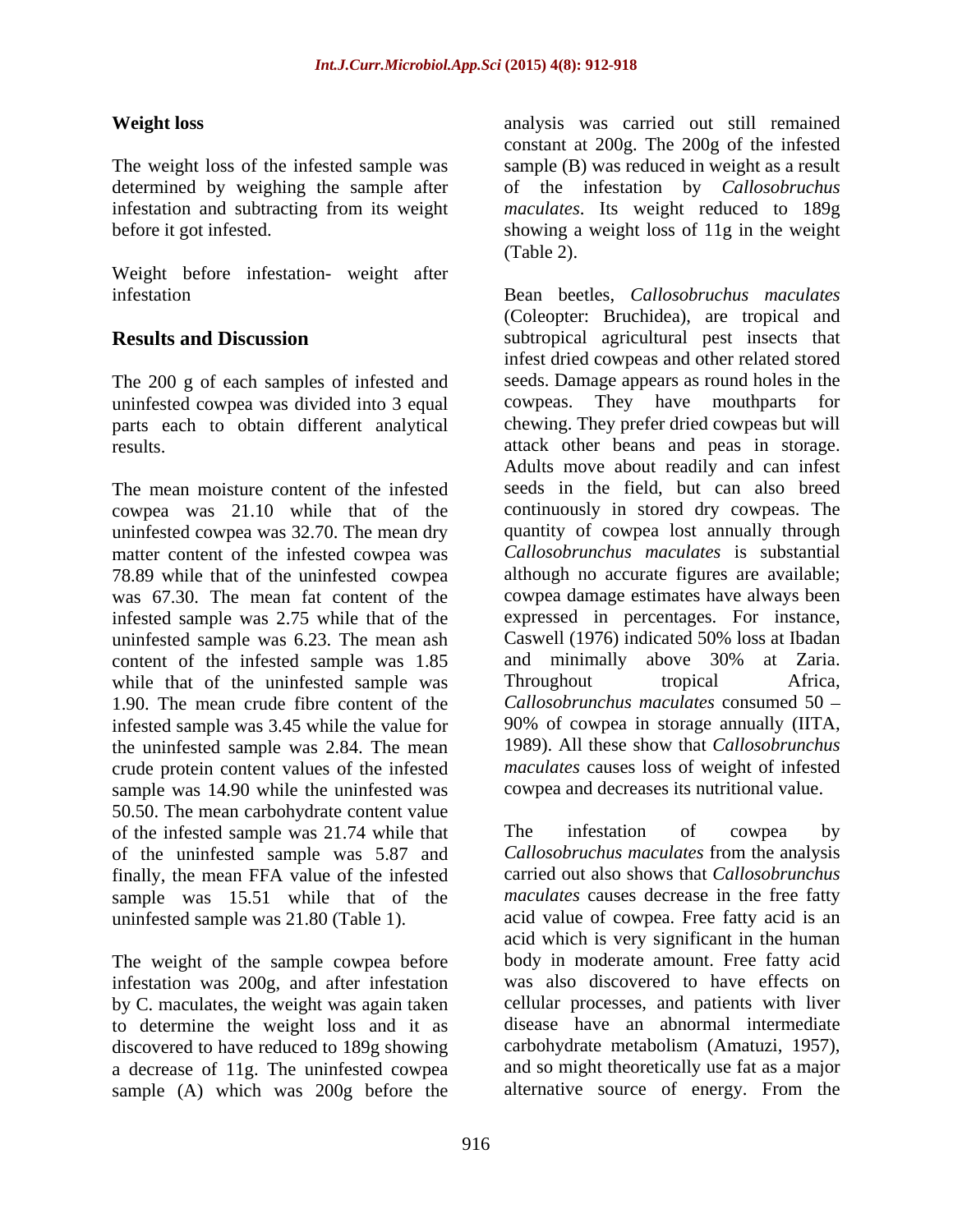results of the analysis carried out on the in an increase in glucose-6-phosphate levels. infested cowpea, it shows that The elevated glucose-6-phosphate levels *Callosobrunchus maculates* also decreases would inhibit hexokinase II activity and then

Randle *et al* (2002) demonstrated that FFAs compete with glucose for oxidation in *Callosobrunchus maculates* is a pest that isolated rat heart and diaphragmatic muscle causes great damage to cowpea and it preparations, and they speculated that reduces the nutritional values of the cowpea increased fat oxidation may cause the insulin by decreasing the weight and the free fatty to resistance associated with diabetes and acid along with other variables. This study obesity. They proposed that increased FFA oxidation leads to an increase in the of cowpeaby *Callosobrunchus maculates* intramitochondrial acetyl-coenzyme A renders the infested cowpea nutritionally (acetyl CoA) and reduced/oxidized deficient and makes it unsuitable for both nicotinamide adenine dinucleotide commercial and private consumption and (NADH/NAD+) ratios, resulting in private consumption. More funding should inactivation of pyruvate dehydrogenase be given by government and corporate activity. The consequent increase in organizations for the purpose of scientific intracellular citrate concentration causes study which will help in the control of insect inhibition of phosphofructokinase resulting

the free fatty acid value of infested cowpea. lead to decreased glucose uptake. (Dresner *et al*, 1998).

> has been able to establish that the infestation pests.

**Table.1** Moisture content, dry matter content, fat content, ash content, crude fibre content, crude protein content, carbohydrate content, free fatty acid percentage content of infested and uninfested cowpea samples

|    | <b>S/N</b> Sample | <b>Moisture</b> | $\mathbf{p}$ Drv | Fat                                           | Ash                       | Crude                         | <b>Crude</b> | Carbohydrate   Free |              |
|----|-------------------|-----------------|------------------|-----------------------------------------------|---------------------------|-------------------------------|--------------|---------------------|--------------|
|    |                   | content         | matter           |                                               | content   content   Fibre |                               | protein      | content             | fatty        |
|    |                   |                 | content          |                                               |                           | content                       | content      |                     | acid $(\% )$ |
|    | Infested 1        | 21.07           | 78.93            | $\sim$ $\sim$<br>$\angle .1\angle$            | 1.84                      | 3.45                          | 48.96        | 21.96               | 15.16        |
| ∼. | Infested 2        | 21.10           | 78.90            | $\sim$ $\pi$<br>$\mathcal{L}$ . $\mathcal{L}$ | 1.83                      | 3.43                          | 48.75        | 22.12               | 15.20        |
|    | Infested:         | 21.15           | 78.85            | $\Omega$ $\pi$ $\tau$<br>$\angle$ . 13        | 1.87                      | 3.48                          | 48.98        | 21.74               | 15.18        |
|    | Uninfested        | 32.45           | 67.55            | 6.22                                          | 1.92                      | 2.80                          | 50.78        | 5.88                | 21.62        |
|    | Uninfested 2      | 32.62           | 67.38            | 6.25                                          | 1.89                      | 2.84                          | 50.69        | 5.71                | 21.97        |
| v. | Uninfested 3      | 33.02           | 66.98            | 6.21                                          | 1.90                      | າ 77<br>$\sim \cdot$ $\prime$ | 50.02        | 6.08                | 21.82        |

Proximate analysis results are in g/100g sample

| rable.2<br>Determination of weight loss |  |
|-----------------------------------------|--|
|                                         |  |

| Sample          | T T T<br>Weight after infestation<br>Weight before infestation |
|-----------------|----------------------------------------------------------------|
| Infested cowpea | 200e<br>189g<br>$\sim$ $\vee$                                  |

#### **Acknowledgement**

## **References**

The authors acknowledged the effort of Jather Royal Ventures for typesetting the

manuscript. and spinal fluid of patients with liverAmatuzi, D. S., and Nesbitt, S, (1957). A study of pyruvic acid in the blood